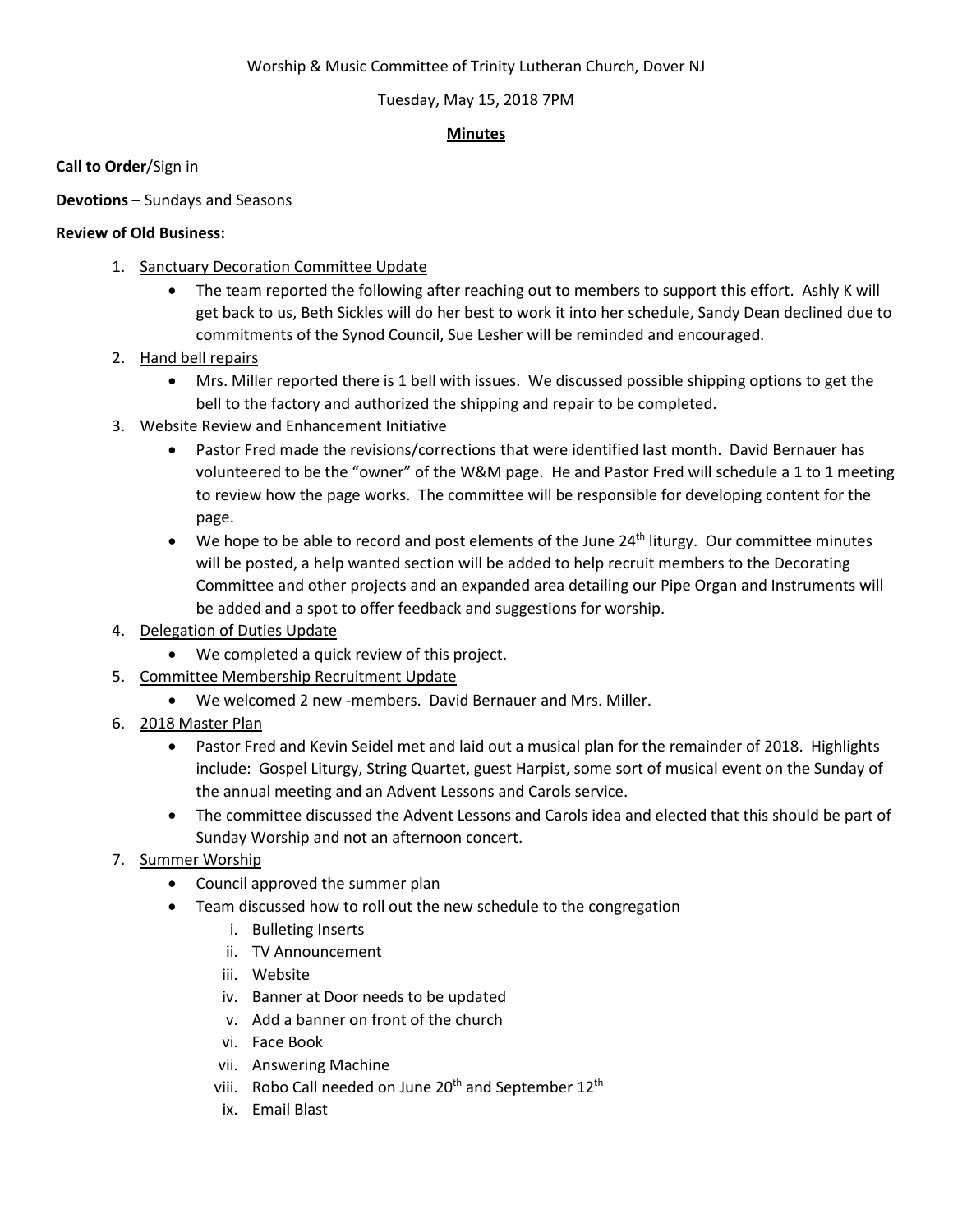- Dinner Church: Lots of discussion on how this will work. Our expectations for participate have been set low. The idea will be deemed successful if 12 to 15 attend regularly. The service will be at 630PM on 8 Wednesdays in July and August.
- After much discussion for this year the dinners will be at only 1 or 2 locations. Julie and Kevin to complete research on the Randolph Diner and The Barn in Randolph.
- 8. Upcoming Special Sundays
	- Details and decorating set for Pentecost
	- Kevin to confirm dates of Youth Service with Katie S.
- 9. Summer- Hymn of the Month
	- A list of hymns was selected and will be tested on the choir this week.
- 10. Lay Leadership- Assisting Minister Role Out
	- Pastor Fred had reported prior to the meeting that 8-9 folks had expressed interest. He will work on the role out for the Summer program. If this takes off additional participants will be needed to cover 2 services in the Fall.

# **New Business**

- 1. Time and Talent Sheets—Readers/Ushers/ Greeters
	- Tabled for a future meeting
- 2. Summer Special Music
	- A list was created of people to ask to help provide special music on Sundays during the summer.
- 3. Round Table Open Discussion
	- Request for future utilization of the WOV
	- Reviewed that there is no "upper" limit or cap on the age of acolytes and if Kathy needs to reach out to adults to cover openings to please do so.
	- Need to continue efforts to control the noise in the sanctuary before worship. It was suggested that the usher keep the door closed 15 minutes before the service begins
- 4. Encourage Dialogue/Correspondence
	- We need to finds ways to engage the congregation to offer us feedback and suggestions. We will add a link to the webpage but perhaps some bulletin and newsletter education is needed too.

# **Correspondence:**

- 1. Sandy Dean
	- Requested that the Committee consider adding additional identifiers to the prayer list. After discussion the group elected to add a section to the bulletin listing the first and last names of folks on the list and additional identifiers if known. For Example, "Joe Smith- friend of Stevie Wonder"

### **Sub-Committee Reports**

| Budget Vs<br>: Actual |  |  |
|-----------------------|--|--|
|                       |  |  |

### **Parking Lot**

|                        | Worship Recording/live   Organ Recital Series | Piano |
|------------------------|-----------------------------------------------|-------|
|                        | streaming                                     |       |
| Time and Talent Survey |                                               |       |